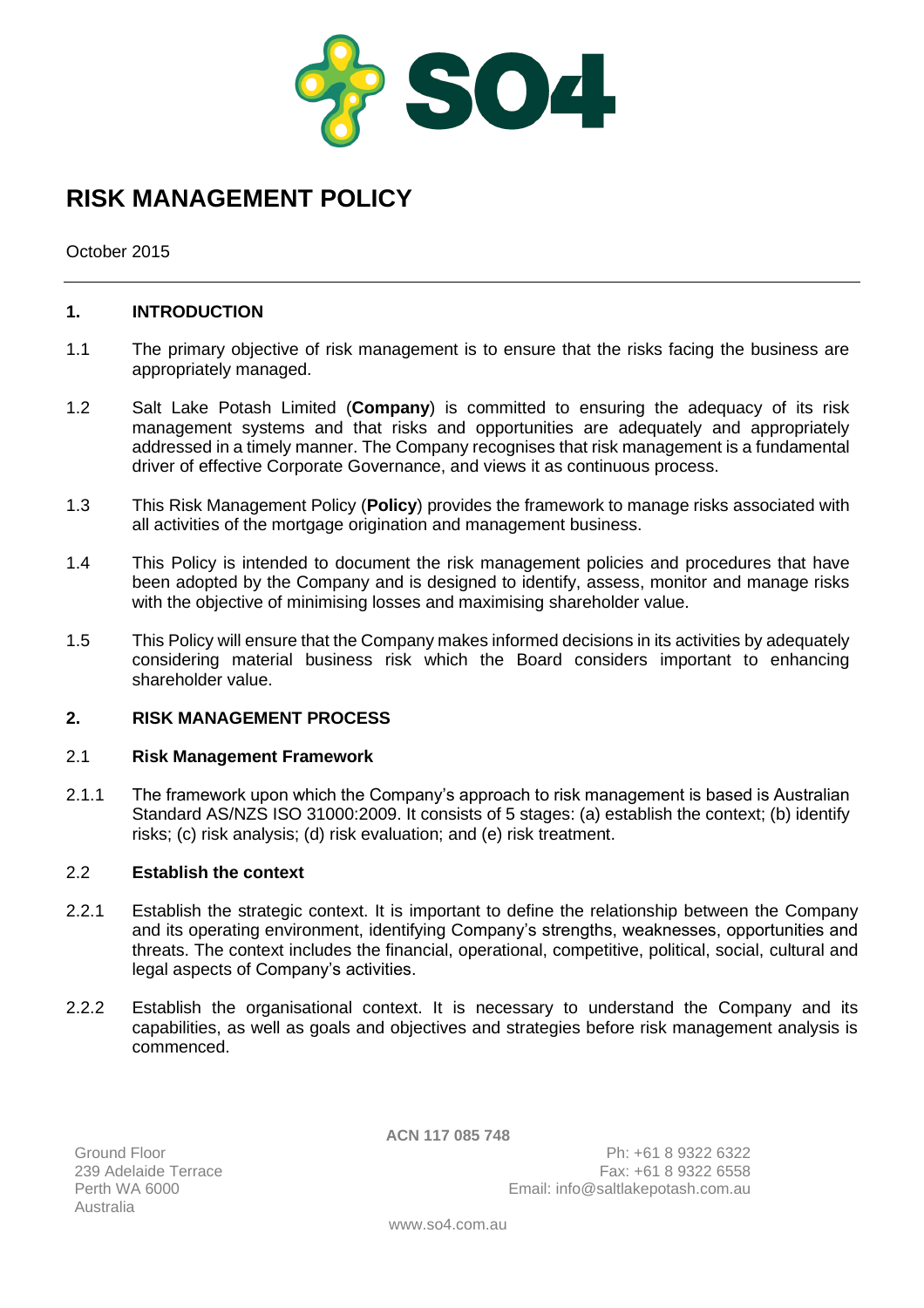

- 2.2.3 Establish the risk management context. The goals, objectives, strategies, scope and parameters of the activity, or part of the organisation to which the risk management process is being applied should be established. The process should be undertaken with full consideration of the need to balance costs, benefits and opportunities. The resources required and the records to be maintained should be specified.
- 2.2.4 Develop risk evaluation criteria. Decide the criteria against which risks are to be evaluated. Decisions concerning risks acceptability and risk treatment may be based on operational, technical, financial, legal, social, humanitarian or other criteria. The risk evaluation criteria may be affected by internal and external perceptions and legal requirements.
- 2.2.5 Define the structure. Separate the activity into a set of elements which provide a framework for identification and analysis ensuring that significant risks are not overlooked. The structure chosen depends on the nature of risks and scope of the activity or project.

## 2.3 **Identify risks**

- 2.3.1 The objective of this exercise is to generate a comprehensive list of events which might affect each element of the structure referred to above. These risks are then considered in more detail to identify their potential impact to the Company. Each of the key elements must be systematically examined to identify what the risks are and how they may occur. Techniques of identifying risk that may be used to identify risks include:
	- Scenario analysis;
	- Brain storming;
	- Checklists;
	- Review of industry participants;
	- Process flow chart; and
	- Examining similar or previous experience and record.
- 2.3.2 In establishing the Company's risk profile, the Board considers the material business risks applicable to the Company including, but not limited to:
	- credit risk: the risk of financial loss if a counterparty to a financial instrument fails to meet its contractual obligations;
	- liquidity risk: the risk that the Company will not be able to meet its financial obligations as they fall due and/or the risk that the Company will not be able to raise additional capital to develop its mineral properties;
	- health and safety risk: the risk of a severe or fatal accident at any of the Company's operations;
	- environmental risk: the risk of environmental harm at any of the Company's operations;
	- social and community risk: the risk of social and local community discontent in response to the any of the Company's operations;
	- operational risk: the risk of significant delays or shut-downs at the Company's exploration, development or mining operations causing material effect to the Company's exploration, development or mining production schedules;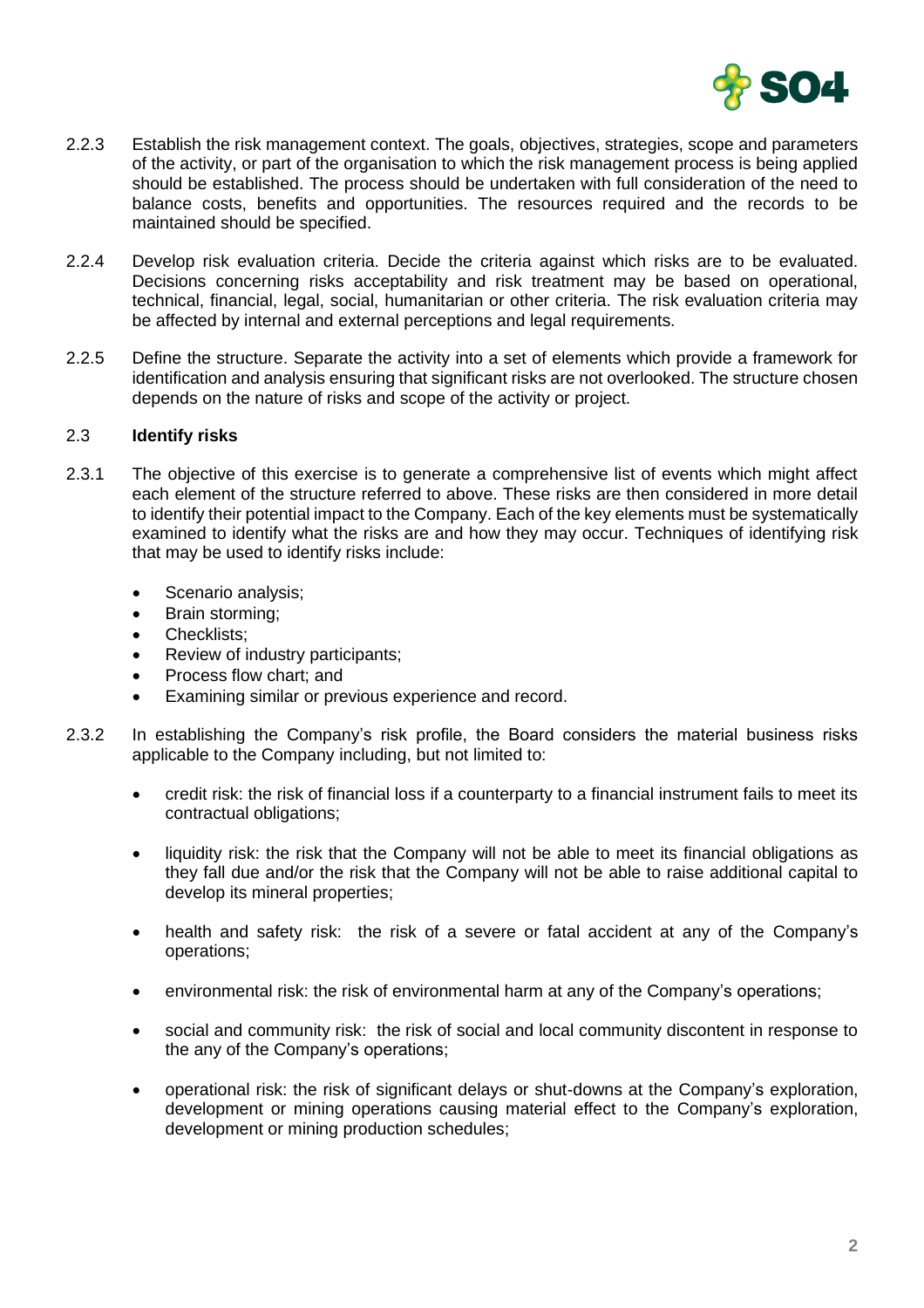

- unethical conduct risk: the risk that a Company member or employee will engage in unethical behaviour;
- market risk: the risk that changes in market conditions, such as commodity prices, fluctuations in exchange rates and interest rates will affect the Company's income or the value of its holdings of financial instruments;
- human capital risk: the risk that directors, management and key employees leave employment or engagement with the Company;
- title risk: the risk that title to the Company's mineral properties is not free from defects, or that such title could be revoked, significantly altered or not renewed, or that such title could be challenged or impugned by third parties;
- sovereign risk: the risks associated with the Company's operations being conducted in foreign countries which are exposed to various levels of political, economic, and other risks and uncertainties of the foreign countries; and
- regulatory risk: the risk that the Company does not meet its obligations under relevant corporations and securities laws and/or stock exchange requirements and the risk of material adverse changes in government policies or legislation in countries where the Company operates.
- 2.4 All the risks identified must be documented in the Company's Risk Register prepared by management to identify the Company's material business risks and risk management strategies for those risks. The Risk Register will be reviewed at least annually and updated as required.

# 2.5 **Risk Analysis**

- 2.5.1 The objective of the risk analysis is to separate minor acceptable risks from major risks, and to provide information to assist in the evaluation and treatment of risks. The risk analysis process should determine:
	- the consequences if the risk occurs; and
	- the likelihood of the risk occurring.
- 2.5.2 The significance of the risks is expressed as a combination of its consequence or impact on the objectives of the activity to which it relates and the likelihood of those consequences occurring.
- 2.5.3 The likelihood criteria are expressed as a probability of the annual occurrence on a descriptive scale from Rare to Almost Certain. Consequences are rated in terms of the potential impact on the relevant activity's key criteria (for example: cost, timing, performance and environment) and are described on a scale from Insignificant to Catastrophic.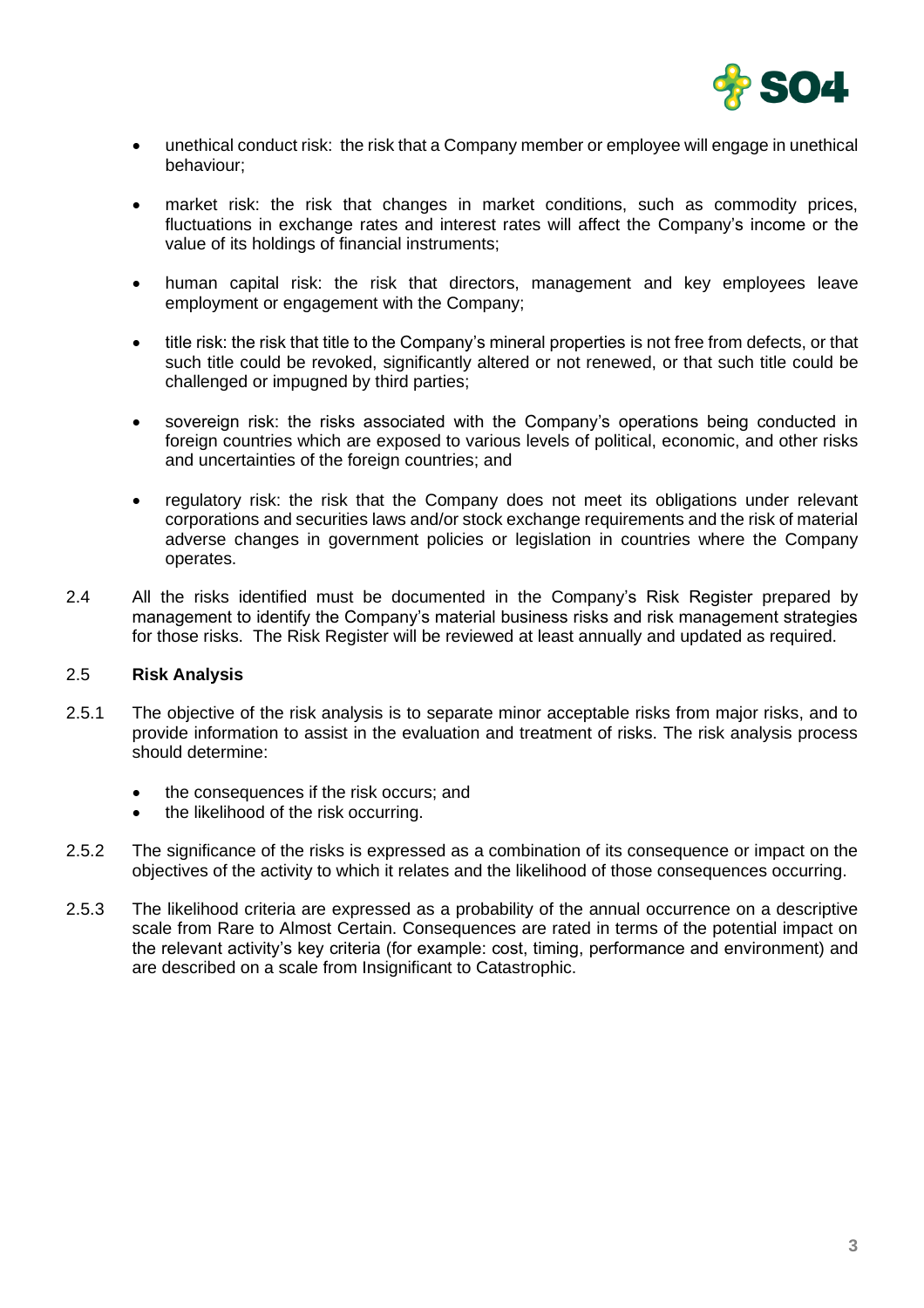

2.5.4 Consequences and likelihood are then combined to produce a level of risk or "risk matrix" (as shown below):

|            |                 | <u>oonolwolnolo</u> |              |                |                |                |
|------------|-----------------|---------------------|--------------|----------------|----------------|----------------|
|            |                 | Insignificant       | <b>Minor</b> | Moderate       | Major          | Catastrophic   |
| LIKELIHOOD | Almost certain  | High                | High         | <b>Extreme</b> | Extreme        | Extreme        |
|            | Likely          | Medium              | High         | High           | <b>Extreme</b> | <b>Extreme</b> |
|            | Possible        | Low                 | Medium       | High           | High           | <b>Extreme</b> |
|            | <b>Unlikely</b> | Low                 | Low          | Medium         | High           | High           |
|            | Rare            | Low                 | Low          | Medium         | Medium         | High           |

# **CONSEQUENCES**

## 2.6 **Risk evaluation**

- 2.6.1 Risk evaluation involves a decision as to whether a particular risk is acceptable or not, taking into account:
	- **Existing criteria;**
	- The cost consequences of managing the relevant risk or leaving it untreated;
	- Benefits and opportunities presented by the risks; and
	- The risks borne by other stakeholders.
- 2.6.2 The outcome of this process is a list of risks with agreed priority ratings from which decisions can be made about acceptable levels of tolerance for particular risks and where greatest effort should be focused.
- 2.6.3 If the risks fall into the low or acceptable risks categories they may be accepted without any further treatment, however, such risk should still be monitored to ensure they remain acceptable. Risks that do not fall into the low or acceptable risk category should be treated using the process outlined below.

#### 2.7 **Risk treatment**

- 2.7.1 The purpose of risk treatment is to determine what measures will be taken and who will be responsible for the risks that have been identified. Risk treatment converts the earlier analysis into actions to reduce risk.
- 2.7.2 Risk treatment options are evaluated in terms of feasibility, costs and benefits with the objective of choosing the most appropriate and practical way of reducing risk to a tolerable level. Risk management plans will manage different risks in different ways. They may seek to:
	- Avoid or control the likelihood of occurrence;
	- Reduce the consequences;
	- Transfer the risk; and
	- Retain the risk.
- 2.7.3 Risk management plans should identify responsibilities, timing, the expected outcome of treatments, budgeting, performance measures and the review process to be set in place.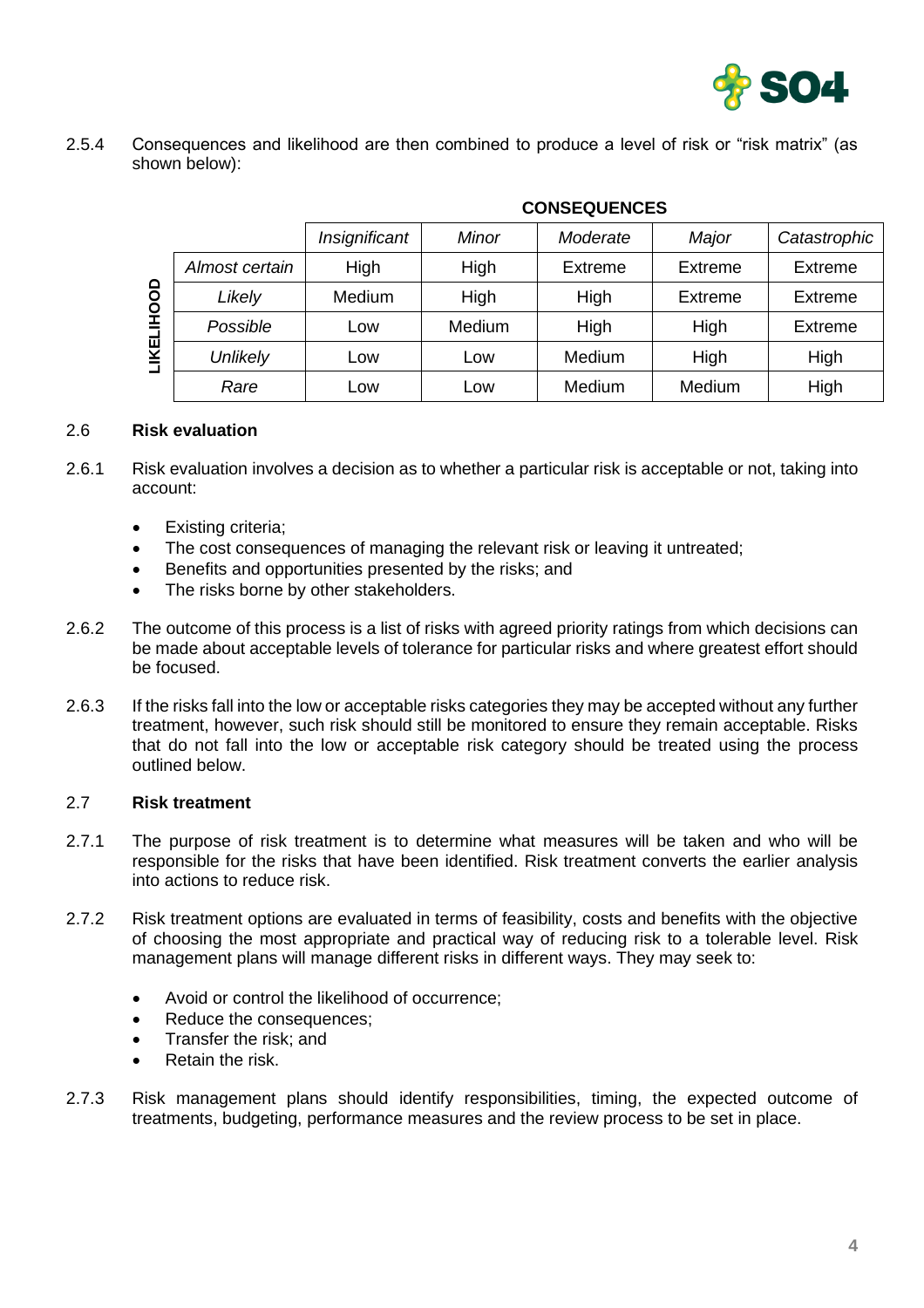

# **3. RISK GOVERNANCE**

## 3.1 **Board**

- 3.1.1 The Board oversees an ongoing assessment of the effectiveness of risk management and internal compliance and control.
- 3.1.2 The Board is ultimately responsible for identifying the principal risks of the Company's business and ensuring the implementation of appropriate systems to manage those risks (including in relation to internal control and management information systems, codes of conduct and legal compliance).
- 3.1.3 The Board, as part of the Company's risk management process:
	- oversees this Policy and risk management; and
	- reviews and approves procedures for the maintenance and monitoring of the Company's risk profile.

## 3.2 **Audit Committee**

- 3.2.1 The Board may make use of an Audit Committee to assist it with carrying out its obligations in relation to risk identification and management.
- 3.2.2 The Board has not established an Audit Committee at this time. Until such time as the Board determines that it is appropriate to establish a separate Audit Committee, the function of the Audit Committee as set out in this Policy will be performed by the Board.
- 3.2.3 The Audit Committee, as created under the Audit Committee Charter, is responsible for:
	- ensuring that the Company has an appropriate risk management framework in place to identify and manage risk on an ongoing basis;
	- oversight of the Company's system of risk management and internal control;
	- review of the operational effectiveness of the policies and procedures relating to risk and the Company's control environment;
	- monitoring management's design and implementation of a risk management and internal control system to manage the Company's material business risks;
	- reviewing:
		- (i) reports from management on whether material business risks are being managed effectively;
		- (ii) treasury policy and procedures; and
		- (iii) the adequacy of insurances;
	- reviewing at the end of each full year reporting period the performance of the external auditors and the audit process;
	- making recommendations to the Board regarding the appointment, removal and tender of the external auditor function;
	- reviewing and making recommendations to the Board in relation to any incident involving fraud or other break down of the entity's internal controls; and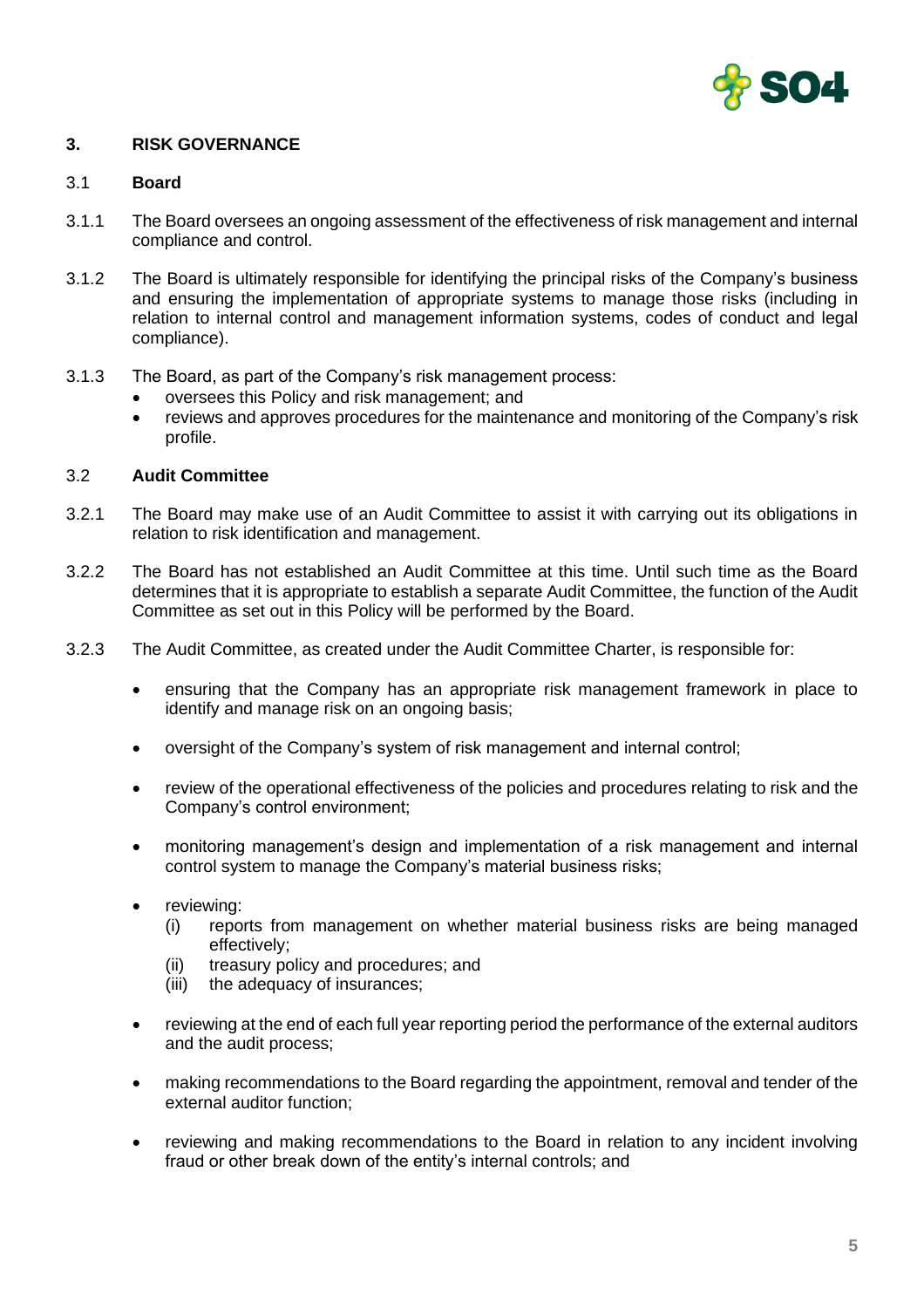

- reviewing and approving hedging strategies.
- 3.2.4 The Audit Committee is empowered to recommend to the Board risk management policies, procedures and strategies.

## 3.3 **Executive Officer Declarations**

- 3.3.1 The Board, before it approves the Company's half year or full year financial statements, receives from the CEO and CFO a declaration that, in their opinion, the financial records of the Company have been properly maintained and that the financial statements comply with the appropriate accounting standards and give a true and fair view of the financial position and performance of the entity and that the opinion has been formed on the basis of a sound system of risk management and internal control which is operating effectively.
- 3.3.2 The CEO and the CFO will provide assurance annually to the Board that the required declaration made under section 295A of the Corporations Act 2001 (Cth) in respect to the accuracy of the full year financial report.

#### 3.4 **Chief Executive Officer**

- 3.4.1 The CEO is responsible for the development and implementation of business strategies, budgets, setting performance benchmarks and creating a corporate culture compatible with the business objectives and risk appetite of the Company. Specifically, the CEO's key accountabilities include:
	- ensuring that a robust Company strategy is developed, regularly reviewed by management, discussed and approved by the Board and communicated, as appropriate, within the Company and with external stakeholders
	- taking overall responsibility for implementing the agreed strategy to achieve the corporatewide goals and KPIs set in the Company strategy
	- reviewing on a regular basis and holding accountable the CEO's direct reports for the performance of all the major divisions and units of the Company in accordance with the corporate, business, project and other plans.
- 3.4.2 Additionally, the CEO is required to ensure that a comprehensive control system is operating efficiently and effectively.
- 3.4.3 The CEO has overall responsibility for the management and reporting of risks and the implementation of risk management strategies and policies within the Company as determined by the Board.
- 3.4.4 The Board has delegated to the CEO various risk limits and responsibility for the adherence to these risk limits.
- 3.4.5 The CEO promotes discussion amongst the senior management team of the Company on risk issues, in particular the process of assessing and identifying risks and alternative options for the treatment of these risks in line with changing business conditions, market practices and prudential controls.

## 3.5 **Chief Risk Officer**

3.5.1 The Chief Financial Officer (CFO), or in the event that there is no CFO, the Company Secretary, reports directly to the CEO on the implementation, operations and effectiveness risk management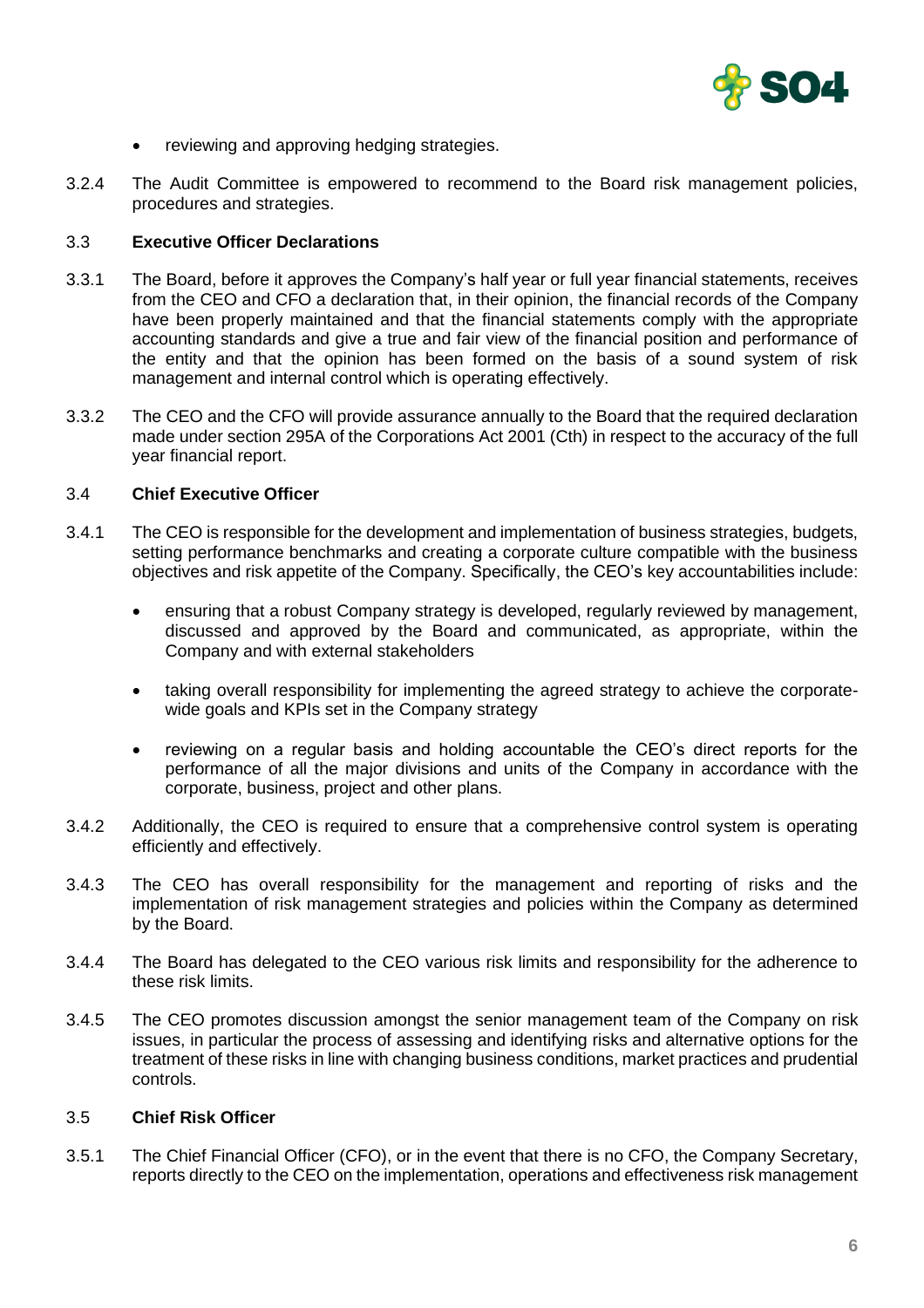

system. The CFO, or in the event that there is no CFO, the Company Secretary, is the Chief Risk Officer (CRO) and is responsible for the development and implementation of all risk management processes and methodologies. As such the CRO will:

- lead the development, implementation and management of the Company's risk framework in accordance with the applicable Australian Standards for risk;
- ensure that risk evaluation, monitoring, review and documenting occur in accordance with this Policy;
- provide advice to the Board to ensure compliance with relevant legislation, regulations, policies and standards and to build the Company's capability to mitigate risk related to human, financial and physical resources; and
- produce a consolidated Risk Register approved by the CEO for submission annually to the Audit Committee, or in the event that there is no Audit Committee, the Board, for review of limits of acceptable risk.
- 3.6 Additionally, the CRO is required to ensure that a comprehensive financial control system is operating efficiently and effectively.

# 3.7 **Management**

- 3.8 Other senior personnel are responsible for managing risk within those areas under their control, including dissemination of the risk management process to operational personnel.
- 3.9 Collectively, senior management is responsible for:
	- identifying strategic risks in their area of control that impact upon the Company's business;
	- assessing and prioritising the risks identified;
	- developing, implementing and maintaining strategic risk (including internal control and management information systems) and management plans;
	- reviewing the effectiveness of procedures implemented for the identification, assessment, reporting and management of risks and the system of internal accounting and operating controls; and
	- reporting to the CEO and CFO on the management of their department's material business risk.
- 3.10 Management is responsible for the ongoing management of risk with standing instructions to appraise the Board of changing circumstances within the Company and within the international business environment.

#### **4. INTERNAL CONTROL SYSTEMS**

- 4.1 The Company may outsource its internal audit function to one or more specialist audit services provider (**Internal Auditor**) to carry out reviews of the various Company systems using a risk based audit methodology.
- 4.2 The Company has not established an internal audit function at this time.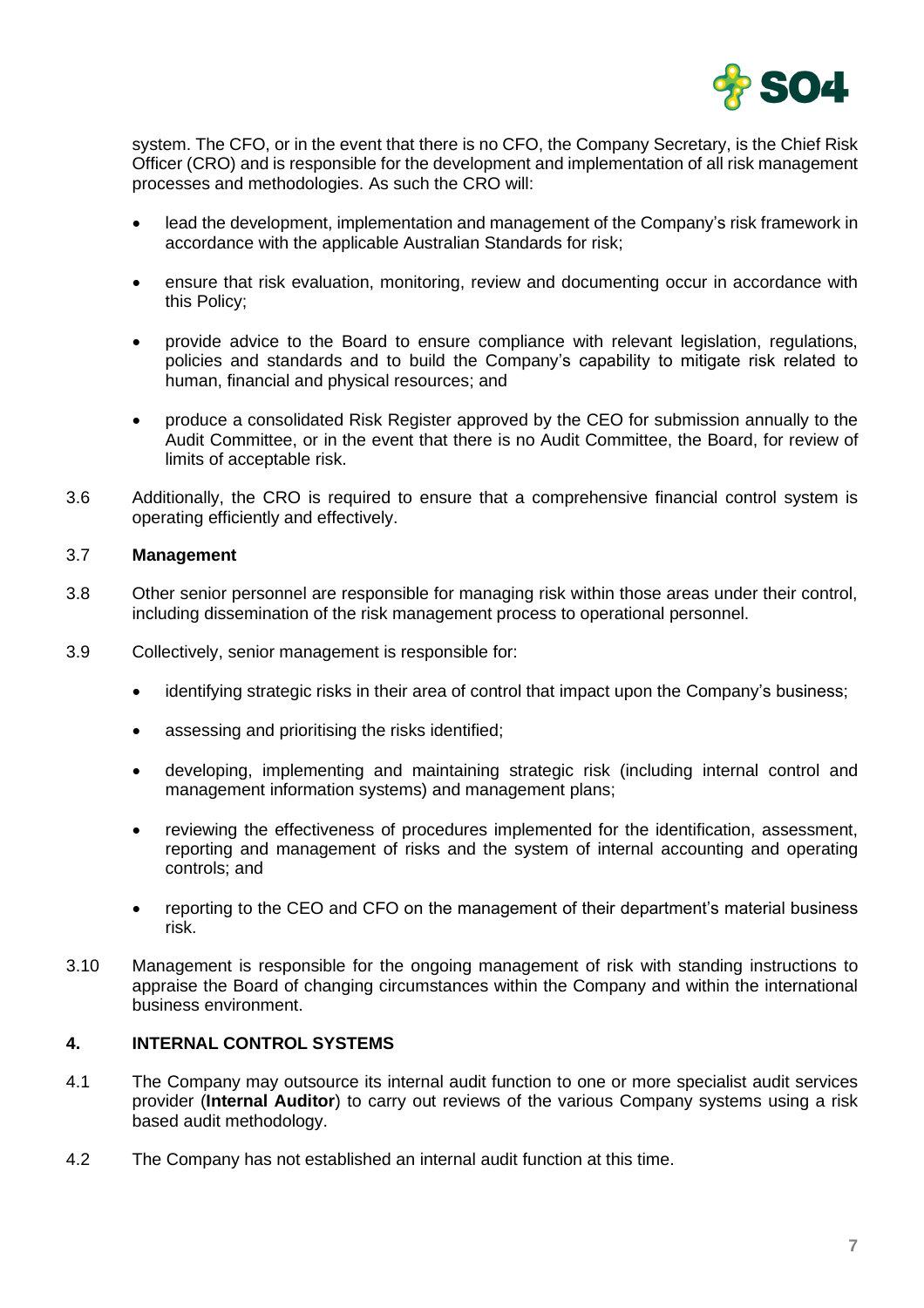

- 4.3 Refer to the Risk Governance section above for responsibilities of the Board, the Audit Committee, the Chief Executive Officer, the Chief Risk Officer, and other management in the evaluation and continual improvement of the Company's risk management and internal control processes.
- 4.4 The Board recognises that a cost effective internal control system will not preclude all errors and irregularities. As a result, the Company has established internal control systems by applying a risk management system throughout the Company which establishes a common risk management understanding.
- 4.5 The Company has established internal financial control systems to provide reasonable assurance regarding the safeguarding of assets, the maintenance of proper accounting records and the reliability of financial reporting.

# **5. RISK REPORTING**

#### 5.1 **Board Reporting**

- 5.2 On at least an annual basis, the CEO and CFO (or equivalents) will review the Company's material business risks and how the Company's material business risks were managed and provide to the Board the Company's Risk Register that was populated as part of this process. The Risk Register summarises the significance of each risk as well as actions taken by management to mitigate the risks since they were originally identified.
- 5.3 On at least an annual basis, the CEO and CFO (or equivalents) will report to the Board, based on their review of the effectiveness of the Company's management of its material business risks, whether management has designed and implemented an appropriate risk management and internal control system to manage the Company's material business risks, and whether management has effectively managed (throughout the year) the material business risks of the Company (**Management Report**).
- 5.4 The CEO and the CFO (or equivalents) will provide assurance annually to the Board that the required declaration made under section 295A of the Corporations Act 2001 (Cth) is founded on a sound system of risk management and internal control which is operating effectively in all material respects in relation to financial reporting risks (**Reporting Assurance**). All risk assessments cover the whole financial period and the period up until the signing of the annual financial report for all material operations of the Group.
- 5.5 Additionally, a function of the Company's Board meetings is for the Board to be informed by management of current events, new developments and potential exposures to losses, as identified through the risk management system. In particular, the Board has a special role in reviewing, and when necessary, deciding on actions related to material business risks.
- 5.6 As defined by the ASX Corporate Governance Principles and Recommendations, material business risks means 'risks that could have a material impact on a company's business.' Material business risks are dealt with in standard board reports, which encompass marketing, operations, financial performance, investor relations and business development. Financial and production reports incorporate performance benchmarks. Significant deviations from benchmarks act as a mechanism to flag potential exposure to risk.
- 5.7 Board meetings are structured to involve management participation to allow Directors to obtain management's comments on matters likely or capable of affecting the Company's financial position or future performance.